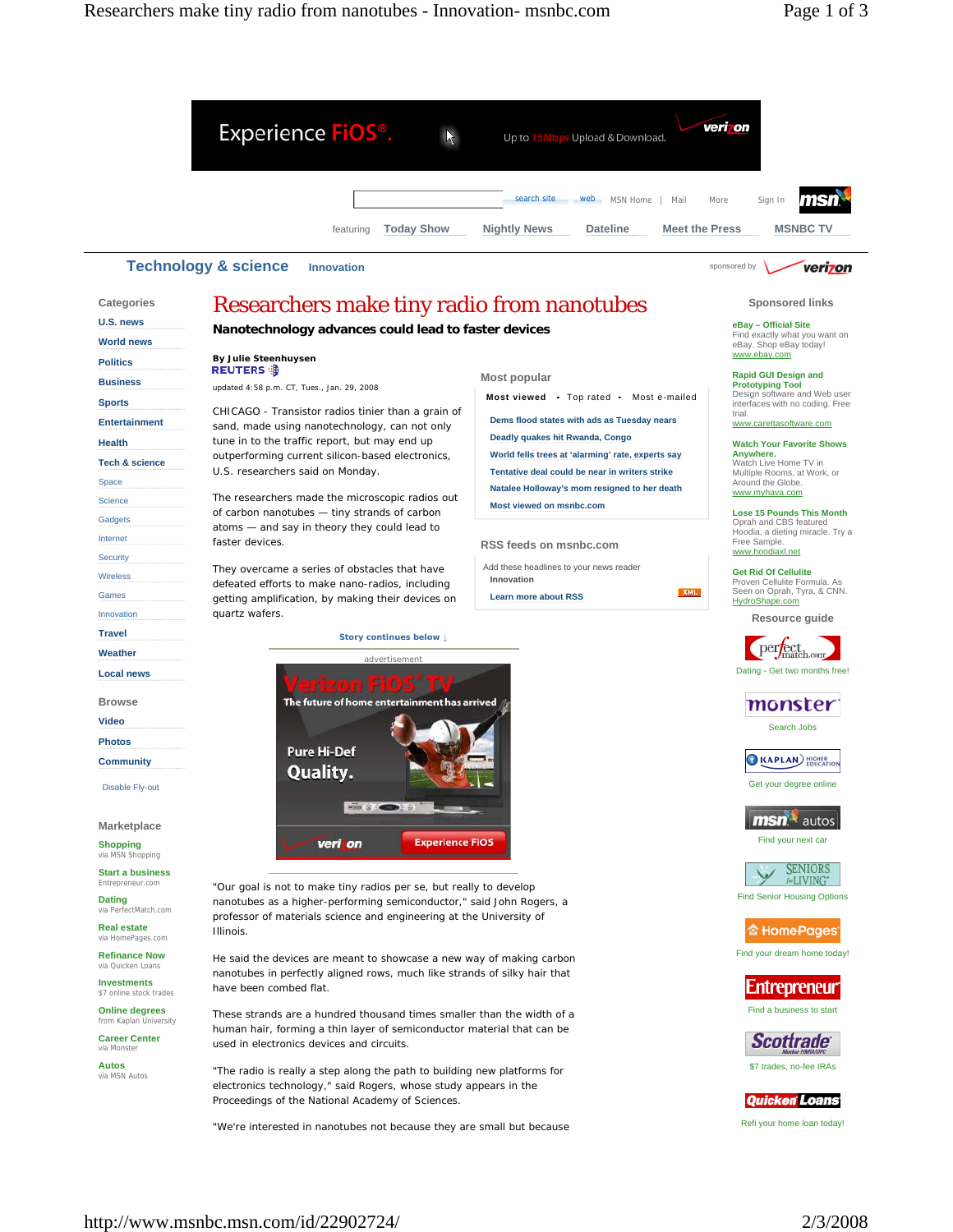smallness imparts some electronic properties that are very appealing," he said.

"You could make a faster device."

He said a key to the work is to gain control over what shapes the tubes take and how they are configured. The researchers make the tubes by combining carbon and heat and a catalyst on a special wafer material that makes the tubes line up in an orderly way.

"There are millions of them all in these perfectly aligned arrays," Rogers said.

After they have made the arrays of tubes, he said the rest of the process is very similar to making electronics using conventional silicon chips.

The researchers teamed up with radio frequency electronics engineers at Northrop Grumman Corp. Electronics Systems in Linthicum, Md., to build and test the radios.

They consist of two radio frequency amplifiers, a radio frequency mixer and an audio amplifier, all made from the carbon nanotube materials. Regular-sized headphones plug directly into an output transistor made from the nanotube material. And they used a regular-sized antenna.

In one test, the researchers tuned one of the nanotube-transistor radios to a Baltimore radio station and picked up the traffic report.

 **CLICK FOR RELATED CONTENT** 

**Vision of the future seen in bionic contact lens HP researchers tout nanotech in chips Doctors create tiny, magnetized disease fighters** 

Rogers said the device could work better and have less distortion than some of the tiniest silicon chip technology used today.

"The radio itself is not interesting," Rogers said. "But the fact that we are at a point that we can do things like a radio is a good milestone for us."

*Copyright 2008 Reuters. Click for restrictions.*

| Rate this story Low Art Art High                            |                   |           |                |  |
|-------------------------------------------------------------|-------------------|-----------|----------------|--|
| Current rating: 4.5 by 31 users<br>• View Top Rated stories |                   |           |                |  |
| Print this                                                  | <b>Email this</b> | Blog this | <b>IM this</b> |  |

 **MORE FROM INNOVATION** 

| Next $\rightarrow$ | <b>Innovation Section Front</b>          |  |
|--------------------|------------------------------------------|--|
|                    | From ranking blogs to predicting posture |  |
|                    |                                          |  |
|                    |                                          |  |
|                    |                                          |  |
|                    |                                          |  |
|                    |                                          |  |
|                    |                                          |  |
|                    |                                          |  |
|                    |                                          |  |